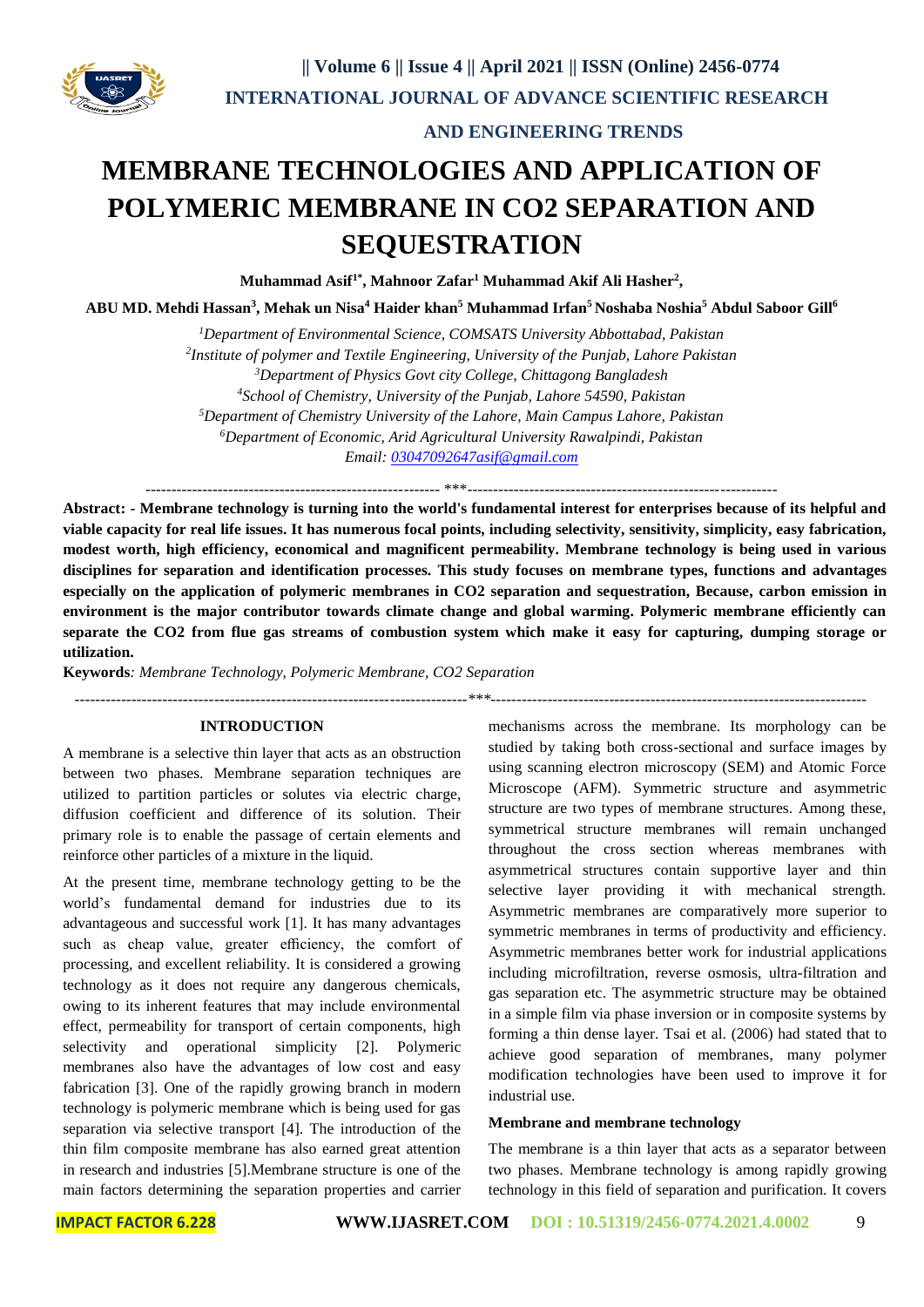

# **|| Volume 6 || Issue 4 || April 2021 || ISSN (Online) 2456-0774 INTERNATIONAL JOURNAL OF ADVANCE SCIENTIFIC RESEARCH AND ENGINEERING TRENDS**

a wide range of problems from particles to molecules. It usually explains the mechanical separation of gases and liquid streams and it is very important in the field of chemical engineering as it is able to control the permeation rate of a chemical species. Hence, it is widely known for its excellent separation, filtration with low consumption of energy, and cheap maintenance cost [6, 7].

# **History**

The phenomenon of the membrane was first introduced in the 18th century. Through the 19th and early 20th centuries, there was no concept of using the membranes at the industrial and commercial levels, but it was used in the laboratory for development of chemical and physical theories. For instance, in 1887, Traube and Pfeffer developed membranes to measure the solution osmotic pressure, and their work was limited only to the ideal dilute solution. At the same time, Maxwell prepared selective semipermeable membranes and presented the kinetic theory of gases. Then, In 1907, Bechhold worked on nitrocellulose to develop the membrane of graded size to carried out the bubble test. Bechhlod's worked had modified later in 1930 by Bachmann, Elford, Ferry, and Zsigmondy, and they introduced colloidal microporous membranes in the market. From 1930 to 1950, this microfiltration membrane technology had extended to the polymeric membranes. Loeb– Sourirajan, in the 1960s, designed a high flux, flawless, anisotropic reverse osmosis membranes. Its flux was ten times greater than that of any other ordinary membranes in reverse osmosis, its availability had assured for the practical method of desalting water. Thus, the modern membrane separation industry introduced in the 1960s. This industry worked in the four phases in which the first phase had built on Loeb– Sourirajan techniques. Multilayer coating and casting include interfacial polymerization led to form highly efficient separation membrane. In the 1970s, ultrafiltration, microfiltration and reverse osmosis membranes were developed in the second phase and their supply for commercial purposes was made sure. In the 1980s, the emergence of industrial membrane gas separation methods led towards the third phase. The first separation carried out by these membranes was hydrogen gas. The final and last development in membranes phase occurred in the mid-1990s to yields consistent, reliable microfiltration-ultrafiltration systems for the treatment of municipal water sources. Since then, the treatment of municipal water has become fastest growing areas of membrane technology [8].

## **Types of membranes**

A membrane is defined as a distinct, thin interface layer that regulates the permeation of chemical species in contact with other phases. This interface may have the same chemical composition or may have different. An ordinary filter meets the separation of particulate suspensions larger than 1–10 μm. The major kinds of membrane are as follows:

- **Isotropic membranes-** Nonporous, Microporous, Electrically charged and dense membranes
- **Anisotropic membranes-** Thin layer porous membranes,
- **Metal, Liquid and Ceramic Membranes-** Dense metal membranes, polymeric membranes.

In an isotropic type of membrane, the microporous and nonporous membranes passed out the particle of size 0.01–10 μm in diameter. In these membranes, pore size distribution and particle size mainly decide the separation. Ultrafiltration and microfiltration separation are involved in it. Dense membranes carried out mostly the separation of gases. Electrically charged membranes are usually dense membranes which are employed in electrolyte solutions processing used in electrodialysis.

Anisotropic membranes involve thin layer and porous membranes. In these membranes, the transport rate of a species and thickness of the membrane are inversely proportional to each other. High and inflated transport rates are economically advantageous in membrane separation obtained by maximum thin layer membranes. Conventional film fabrication technology decreases the manufacturing of mechanically faultless and strong films to thicknesses of about 20 μm. Thin surface layer braced on a much thicker, porous substrate is formed by anisotropic membranes. The high flux membranes formed using polymers made their use easy at the commercial level.

Metal, Liquid and Ceramic Membranes are mainly composed of organic polymers. For separation of ultrafiltration and microfiltration, microporous membranes are usually formed. Binary mixture of gases is separated by dense metal membranes and supported liquid films for the carrier facilitated transport processes [9].

## **Membrane processes**

Energy consuming methods such as evaporation and distillation are being replaced by membrane processes, and are specifically appropriate for thermally sensitive products. The membranes are in the form of a frame and plate. Microfiltration, reverse osmosis, pervaporation and ultrafiltration are known as welldeveloped separation procedures. These methods are all well designed and assisted by numerous qualified companies. Ultrafiltration and microfiltration served as molecular sieving in the separation through fine pores. Colloidal particles and bacteria ranging from 0.1-10 μm are filtered out by microfiltration. Though the highest potential attributes to reverse osmosis and pervaporation. In reverse osmosis, the feed stream flows via a semipermeable membrane under pressure and the solvent flows through the membranes, leaving behind a residue solution of the solute. The small membrane pores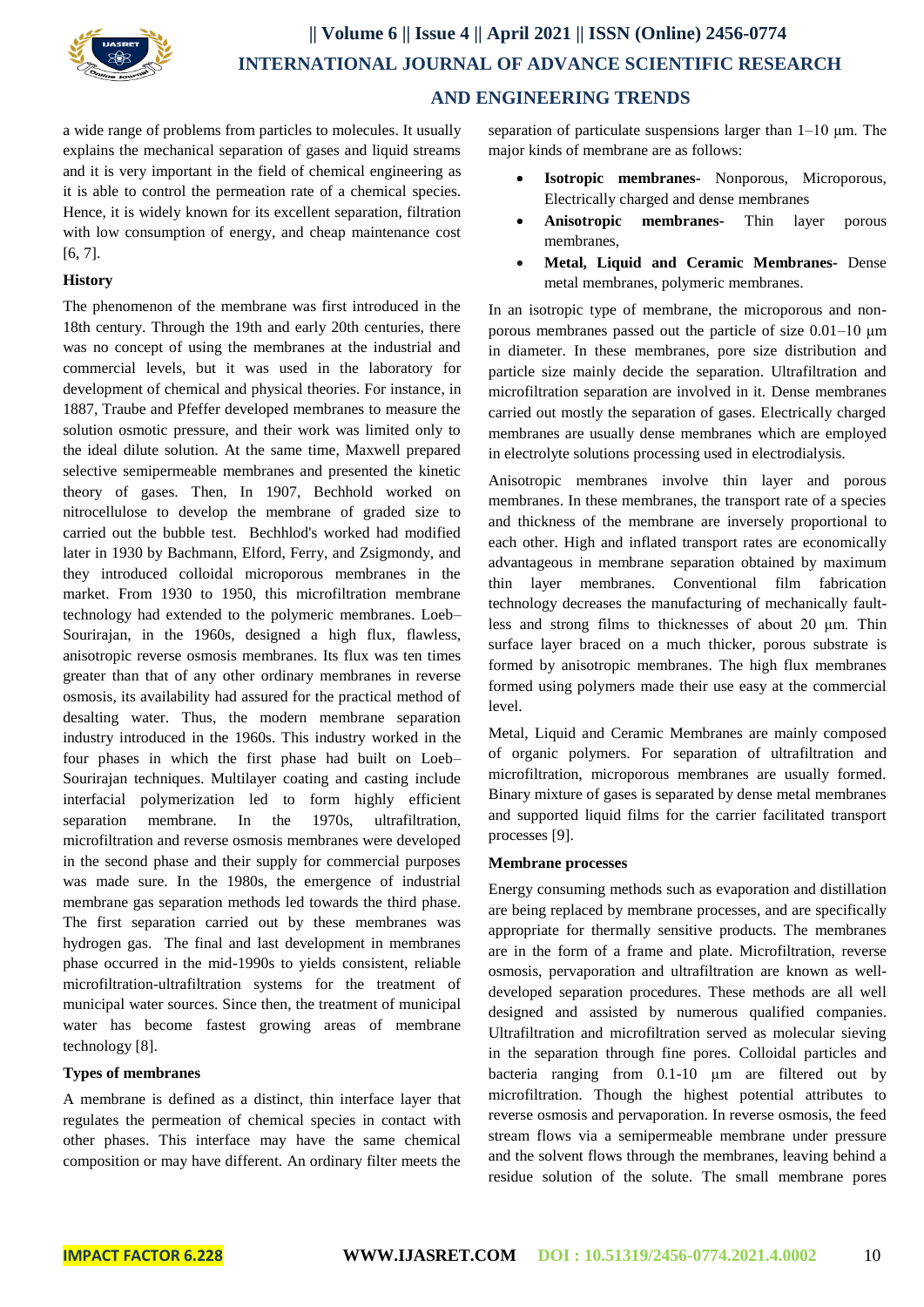

# **|| Volume 6 || Issue 4 || April 2021 || ISSN (Online) 2456-0774 INTERNATIONAL JOURNAL OF ADVANCE SCIENTIFIC RESEARCH AND ENGINEERING TRENDS**

ranging from 3-5 A in reverse osmosis that they lie in the range of thermal motion of the polymer chains forming the membrane. Pervaporation involves the combination of permeation and evaporation. Pervaporation is used mainly for dehydration of [organic solvents](https://www.sciencedirect.com/topics/earth-and-planetary-sciences/organic-solvent) like [acetone](https://www.sciencedirect.com/topics/engineering/acetone) and methanol from aqueous streams. Reverse osmosis and pervaporation membranes may be estimated to save approximately 40-55% primary energy in freeze concentration and melt crystallization. The developing industrial membrane separation processes include separation of gas with polymer membranes [10]. Gas separation is much advance among these. Membrane-based gas separation structures are being offered by nearly 20 companies globally for a variety of applications. In separation of gas, a gas mixture at high pressure passes across the surface of a selectively permeable membrane to one component of the feed mixture as shown in the figure:



**Membrane Process** 

Gas separation films carried out the separation of hydrogen from argon, methane and hydrogen in ammonia plants and the separation of carbon dioxide from methane in natural gas operations. It is an area of significant current research interest, and the number of applications is growing quickly [8-10].



#### **Polymeric Membranes:**

Polymeric membranes, also called organic membranes, consists of liquid separation mechanism that is helpful in both efficiency and performance. There are four major categories of these membranes based on performance features and specific severance attributes[11]. Polymer membranes have been widely used for industrial purposes. These membranes are formed by phase inversion or solution

casting techniques. In phase inversion, a homogeneous polymer solution is poured into a thin film or in form of thin-walled hollow fibre and then it is immersed into non solvent precipitation bath. Precipitation takes place by the exchange of the solvent and non-solvent. While in casting solution, the homogenized mixture of polymer is cast on a flat plate and an inverted funnel is placed on it. The solution is left for 24 hours for the removal of solvent. Thus, it yields a nonporous thin film. The polymer casting solution must have adequate viscosity so that its movement in the casting plate could be prevented. Polymeric membranes are formed by pure polymers as well as by blinding of two or more polymers [12][11]. The separation of coarser to the finest, they are: micro-filtration, ultra-filtration, nano-filtration and reverse osmosis.

1) **Microfiltration (MF)** may be defined as a type of membrane in which pore size is commonly considered to be in the range of 0.1 µm and greater and detachment range is exhibited in terms of micrometres. Detachment with microfiltration is established on molecular exclusion while certain conditions of the process can also be important parameters in separation efficiency. For countless process petitions, polyvinylidene fluoride (PVDF) polymers are used for manufacturing of organic microfiltration membranes. Generally, MF is employed as a pre-treatment step for further separation methods like ultrafiltration [13, 14].

2)**Ultrafiltration (UF)** refers to membrane family, UF separation range of 1,000 Da (1kd) to 100,000 Da (100kd). Separation with Ultrafiltration depends upon molecular exclusion. Organic UF membranes are manufactured by using poly ether sulfone (PES) or poly sulfone (PS) polymers. Ultrafiltration is primarily employed after Microfiltration or may be in as a bulk fractionation step in pre-filtration where the improvement of macromolecules is required[12, 13].

**3)Nanofiltration (NF)** refers to a class of membranes in which rejection features of solutes such as magnesium sulphate (MgSO4) and sodium chloride (NaCl) determines the separation range (maybe  $\sim$ 90-99.5% and  $\sim$ 30-70%). NF separation depends upon diffusion of dissolved species over the membrane. Moreover, pH and chemical charge may influence it near or at membrane surface. Organic NF are produced by poly piperazine) to a poly ether sulfone (PES) or poly sulfone (PS) UF substrate. NF is employed with partial demineralization through the transmission of monovalent species simultaneously [12, 13].

**4) Reverse Osmosis (RO)** separation range (96-99.8%) depends upon solute's rejection characteristics mainly sodium chloride (NaCl). Reverse Osmosis is also impacted by overcoming osmotic pressure of the process liquid and on diffusion of dissolved particles via membrane. Polyamide to poly sulfone (PS) thin film application is applied for manufacturing of Organic Reverse Osmosis. Ultrafiltration or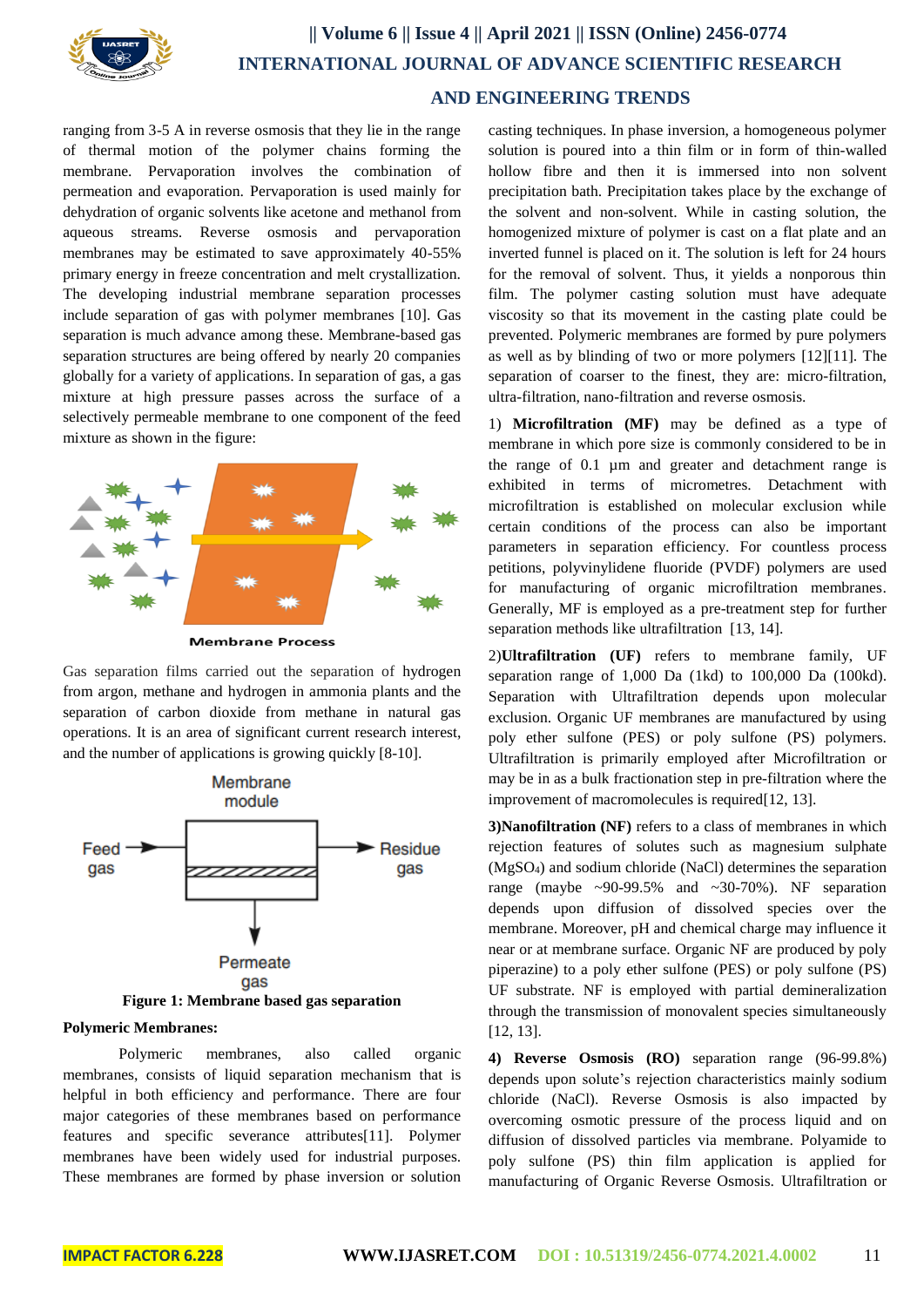

Nanofiltration are employed prior to reverse osmosis generating its own permeate stream which is quite helpful for other processes and came out as an effective method for permeate concentration from UF or NF [12, 13].

#### **Common deliberation of polymeric membranes**

Glassy or rubbery polymers are being used to manufacture polymeric membranes. When the heating temperature of an amorphous polymer exceeds the transition temperature  $(T_g)$  of rubbery polymer, then there is a transfer of glass state to rubbery state. Glassy polymers have low permeability and higher selectivity, whereas rubbery polymers exhibit higher permeabilities for gases with relatively lower acuteness [15].

#### **Physicochemical factors**

- The potency of polymer chains.
- The penetrant-polymer interactions
- The intersegmental array, considered as the mean free volume of the polymer [15].

**Application[14]**

| Dairy                     | De-fatting (production of protein isolates,<br>casein and serum proteins separation from<br>skim milk, cheese brines clarification |
|---------------------------|------------------------------------------------------------------------------------------------------------------------------------|
| Sugar<br>and<br>sweetener | Clarification of saccharification liquors                                                                                          |
| Bioprocessing             | Clarify bulk fermentation streams to improve                                                                                       |
| industries                | performance, removal of undesirable minerals                                                                                       |
| Electrocoat               | Retentate the paint pigment and resin for                                                                                          |
| paint                     | return to the coat tank                                                                                                            |

## Polymeric [Membranes for Water Filtration](https://www.nap.edu/read/18734/chapter/2#t5)

Membrane technology due to its energy efficiency is anticipated to improve the water filtration and purification technologies. Membranes are actually mixture of certain materials destined to perform several functions during filtration procedure. For example, poly oxyethylene side chains (dark blue) provide selective fluid transport for nano-channels. They are characterized by low fouling propensity and higher wettability by water and organic species, that allows the water to pass thorough the filter but foulant molecules are pushed away. Their combination with poly(vinylidene fluoride) (PVDF) backbone chains provide them structural strength and are unsolvable in most organic liquids[16]. Typically, particulate removal and salt removal by other macromolecules following reverse osmosis are the two major membrane separation steps [17].

# **Carbon Dioxide Separation via Polymeric Membrane Systems for Flue Gas Applications**

The capture and storage of carbon dioxide has been recognized as one of the conceivable answers to greenhouse gas navigating climate change. Though this solution can only be executed properly if effective and well-organized separation techniques are used for carbon dioxide removal from flue gas streams. Membrane gas separation is considered as a competent technology, which is energy efficient, compact and perhaps cheaper than other developed technologies like solvent absorption[18]. An average  $600 \text{ MW}_e$  coal-fired power plant effuse  $500 \text{ m}^3\text{/s}$  (1540 MMscfd) of flue gas exhibiting 13%  $CO<sub>2</sub>$ , which total to about 11,000-ton  $CO<sub>2</sub>/day$ . This flue gas flow rate is 5–10 times higher than other characteristic streams used for  $CO<sub>2</sub>$  removal with conventional absorption technology in the industries (natural gas and chemical). In inclusion, the flue gas is at atmospheric pressure, so the  $CO<sub>2</sub>$  partial pressure is only ∼0.13 bar. This convey that there is a certain motivation available for separation[19].

## **Advantage of membrane processes**

- $\triangleright$  Membrane procedures can be used to distinct the particles from molecular level to the scale where they can be seen, making membrane processes wide and expanded technology.
- > Commonly, phase change is not required for separation (with the freak of pervaporation). Consequently, energy demands will be stubby except a higher energy distribute obligation to be dilated to rise the feed stream pressure in order to carry out the permeate constituents over the membrane.
- $\triangleright$  It represents a simple flowsheet that is easy to operate, with no moving parts (except for pumps or compressors), less maintenance, simple control schemes, and little auxiliary equipment related to many other methods.
- $\triangleright$  Membranes are produced with tremendously high selectivity for the constituents to be separated. Typically, selectivity values of these membranes are way greater than typical values for relative volatility for distillation processes.
- $\triangleright$  Separation selectivity can be controlled to a greater extent by utilizing huge numbers of inorganic media and polymers as membranes.
- Membrane processes are proficient to recover valuable and minor particles from a main stream without additional energy costs.
- $\triangleright$  Membrane systems are environment friendly since the membrane makes use of moderately simple and nondetrimental materials[20, 21].

# **Conclusion**

Although the use of polymeric layers in enormous scope CO2 recuperation has been effective, there is still prospect to get better. These films are truly attractive and helpful, particularly